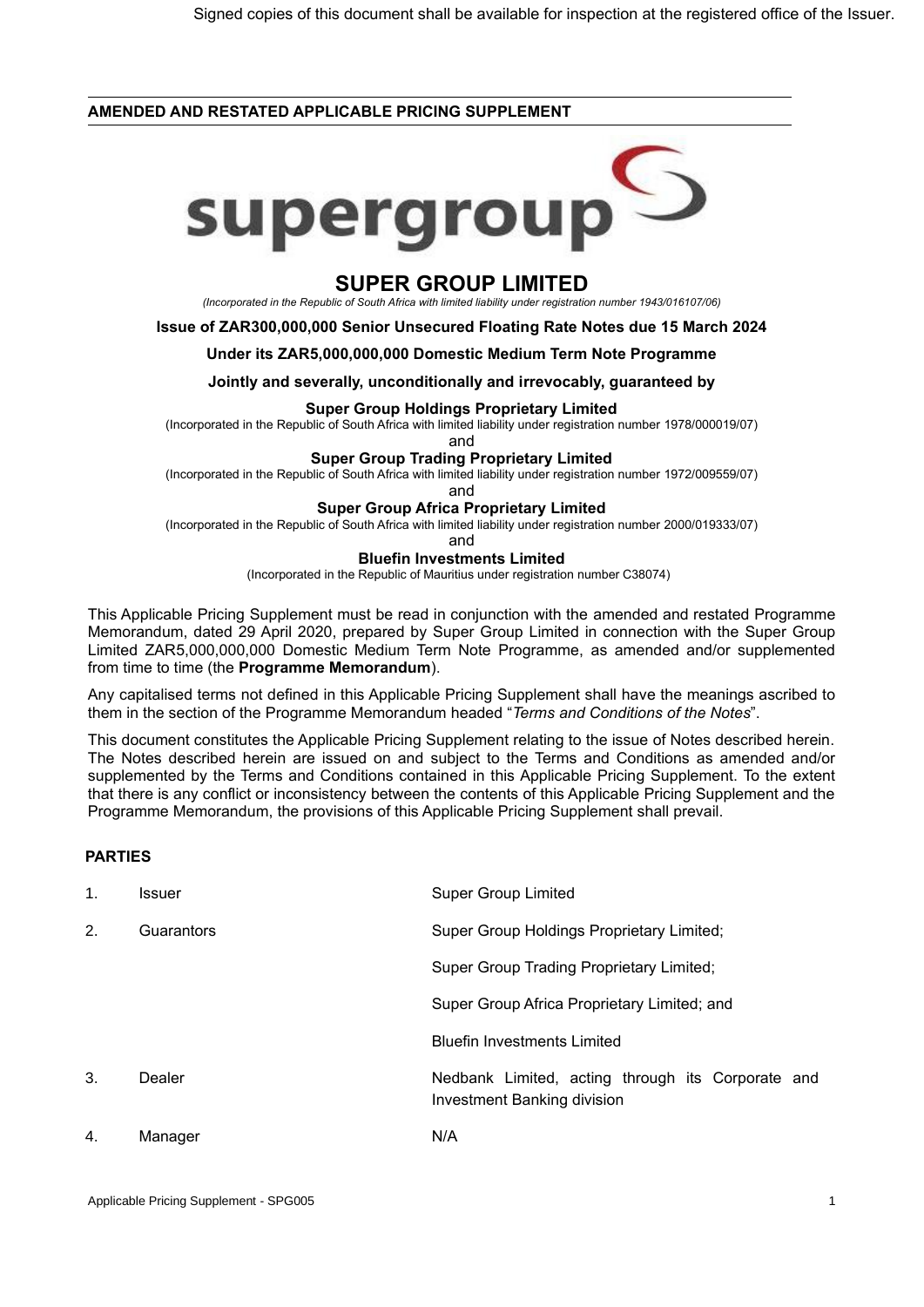| 5.                                      | Debt Sponsor             | Investec Bank Limited, acting through its Corporate and<br>Institutional Banking division        |  |
|-----------------------------------------|--------------------------|--------------------------------------------------------------------------------------------------|--|
| 6.                                      | Paying Agent             | <b>Super Group Limited</b>                                                                       |  |
|                                         | <b>Specified Address</b> | 27<br>Impala<br>Road,<br>Chislehurston,<br>Sandton,<br>Johannesburg, 2196, South Africa          |  |
| 7.                                      | <b>Calculation Agent</b> | <b>Super Group Limited</b>                                                                       |  |
|                                         | <b>Specified Address</b> | 27<br>Impala<br>Road,<br>Chislehurston,<br>Sandton,<br>Johannesburg, 2196, South Africa          |  |
| 8.                                      | <b>Transfer Agent</b>    | <b>Super Group Limited</b>                                                                       |  |
|                                         | <b>Specified Address</b> | 27<br>Sandton,<br>Impala<br>Road,<br>Chislehurston,<br>Johannesburg, 2196, South Africa          |  |
| 9.                                      | <b>Issuer Agent</b>      | Rand Merchant Bank, a division of First Rand Bank<br>Limited                                     |  |
|                                         | <b>Specified Address</b> | 1 Merchant Place, Cnr Fredman Drive & Rivonia Road,<br>Sandton, Johannesburg, 2196, South Africa |  |
| 10.                                     | Settlement Agent         | Rand Merchant Bank, a division of First Rand Bank<br>Limited                                     |  |
|                                         | <b>Specified Address</b> | 1 Merchant Place, Cnr Fredman Drive & Rivonia Road,<br>Sandton, Johannesburg, 2196, South Africa |  |
| <b>PROVISIONS RELATING TO THE NOTES</b> |                          |                                                                                                  |  |
|                                         |                          |                                                                                                  |  |

| 11. | <b>Status of Notes</b>                                                                             | <b>Senior Unsecured</b>                                                                          |
|-----|----------------------------------------------------------------------------------------------------|--------------------------------------------------------------------------------------------------|
| 12. | Series Number                                                                                      | 5                                                                                                |
| 13. | <b>Tranche Number</b>                                                                              | 1                                                                                                |
| 14. | Aggregate Nominal Amount:                                                                          |                                                                                                  |
|     | Series<br>(a)                                                                                      | ZAR300,000,000                                                                                   |
|     | (b)<br>Tranche                                                                                     | ZAR300,000,000                                                                                   |
| 15. | Interest                                                                                           | Interest-bearing                                                                                 |
| 16. | <b>Interest Payment Basis</b>                                                                      | <b>Floating Rate</b>                                                                             |
| 17. | Automatic/Optional<br>Conversion<br>from<br>one<br>Interest/Redemption/Payment<br>Basis to another | N/A                                                                                              |
| 18. | Form of Notes                                                                                      | The Notes in this Tranche are listed Notes, issued in<br>uncertificated form and held by the CSD |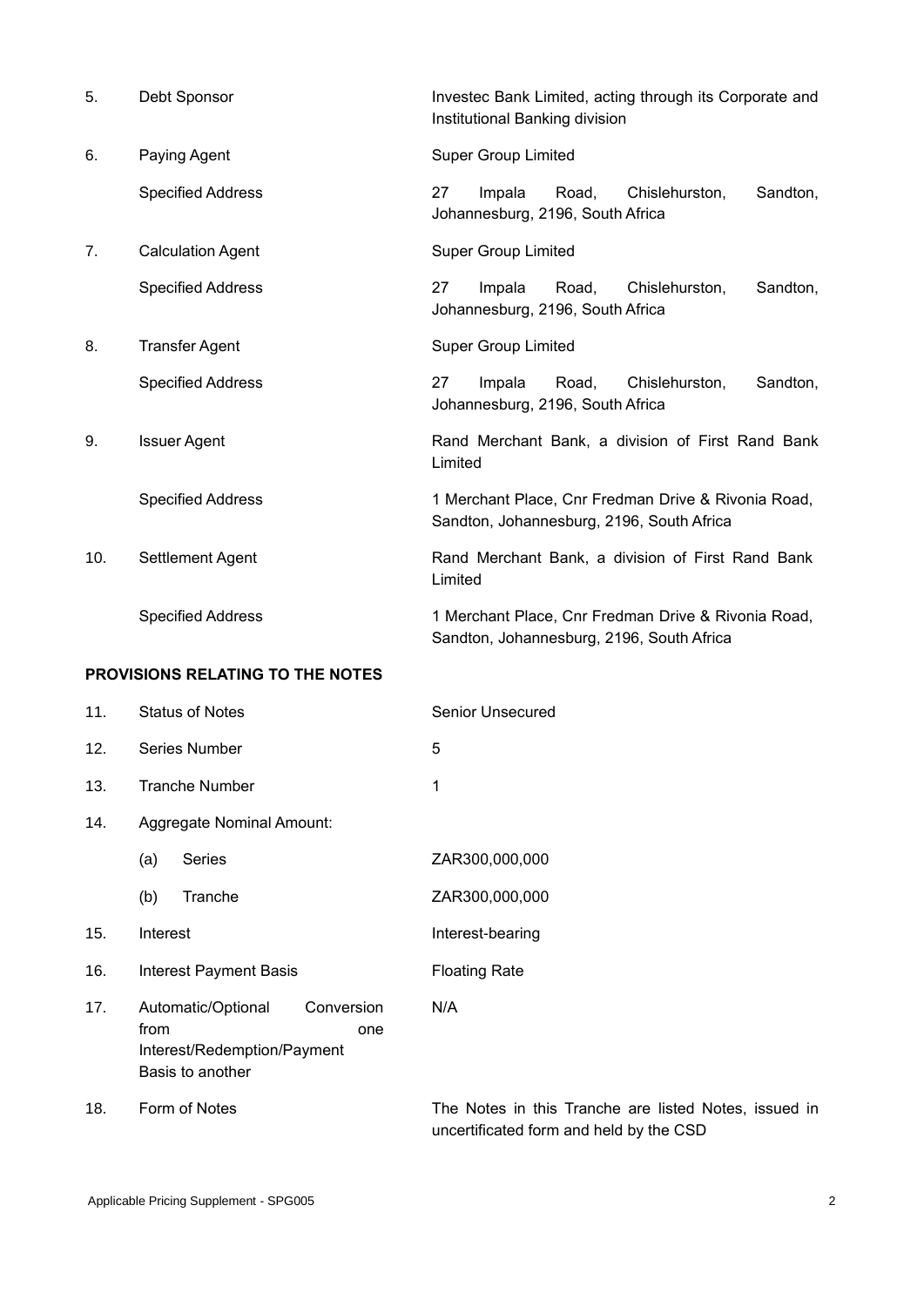| 19.                     | <b>Issue Date</b>              |                 |     | 15 March 2019                                                                                                                                                                                                                                                                                            |
|-------------------------|--------------------------------|-----------------|-----|----------------------------------------------------------------------------------------------------------------------------------------------------------------------------------------------------------------------------------------------------------------------------------------------------------|
| 20.                     | Nominal Amount per Note        |                 |     | ZAR1,000,000                                                                                                                                                                                                                                                                                             |
| 21.                     | <b>Specified Denomination</b>  |                 |     | ZAR1,000,000                                                                                                                                                                                                                                                                                             |
| 22.                     | <b>Specified Currency</b>      |                 |     | <b>ZAR</b>                                                                                                                                                                                                                                                                                               |
| 23.                     | <b>Issue Price</b>             |                 |     | 100%                                                                                                                                                                                                                                                                                                     |
| 24.                     | Interest Commencement Date     |                 |     | 15 March 2019                                                                                                                                                                                                                                                                                            |
| 25.                     | <b>Maturity Date</b>           |                 |     | 15 March 2024                                                                                                                                                                                                                                                                                            |
| 26.                     | Applicable<br>Convention       | <b>Business</b> | Day | <b>Following Business Day</b>                                                                                                                                                                                                                                                                            |
| 27.                     | <b>Final Redemption Amount</b> |                 |     | 100% of Nominal Amount                                                                                                                                                                                                                                                                                   |
| 28.                     | Last Day to Register           |                 |     | By 17h00 on 4 March, 4 June, 4 September and 4<br>December of each year until the Maturity Date, or if<br>such day is not a Business Day, the Business Day<br>before each Books Closed Period                                                                                                            |
| 29.                     | Books Closed Period(s)         |                 |     | The Register will be closed from 5 March to 14 March, 5<br>June to 14 June, 5 September to 14 September and<br>from 5 December to 14 December (all dates inclusive)<br>of each year until the Maturity Date, or if any early<br>redemption occurs, 10 days prior to the actual<br><b>Redemption Date</b> |
| 30.                     | Default Rate                   |                 |     | N/A                                                                                                                                                                                                                                                                                                      |
| <b>FIXED RATE NOTES</b> |                                |                 |     | N/A                                                                                                                                                                                                                                                                                                      |

## **FLOATING RATE NOTES**

| 31. | (a) | Floating           | Interest Payment | 15 March, 15 June, 15 September and 15 December of          |
|-----|-----|--------------------|------------------|-------------------------------------------------------------|
|     |     | Date(s)            |                  | each year until the Maturity Date, or, if such day is not a |
|     |     |                    |                  | Business Day, the Business Day on which interest will       |
|     |     |                    |                  | be paid, as determined in accordance with the               |
|     |     |                    |                  | applicable business day convention (as specified in this    |
|     |     |                    |                  | Applicable Pricing Supplement) with the first Floating      |
|     |     |                    |                  | Interest Payment Date being 15 June 2019, or, if such       |
|     |     |                    |                  | day is not a Business Day, the Business Day on which        |
|     |     |                    |                  | interest will be paid, as determined in accordance with     |
|     |     |                    |                  | the applicable business day convention (as specified in     |
|     |     |                    |                  | this Applicable Pricing Supplement)                         |
|     | (b) | Interest Period(s) |                  | From and including the applicable Floating Interest         |
|     |     |                    |                  | Payment Date and ending on but excluding the                |
|     |     |                    |                  | following Floating Interest Payment Date, the first         |
|     |     |                    |                  | Period<br>commencing<br>the<br>Interest<br>Interest<br>on   |
|     |     |                    |                  | Commencement Date and ending the day before the             |
|     |     |                    |                  | next Floating Interest Payment Date (each Floating          |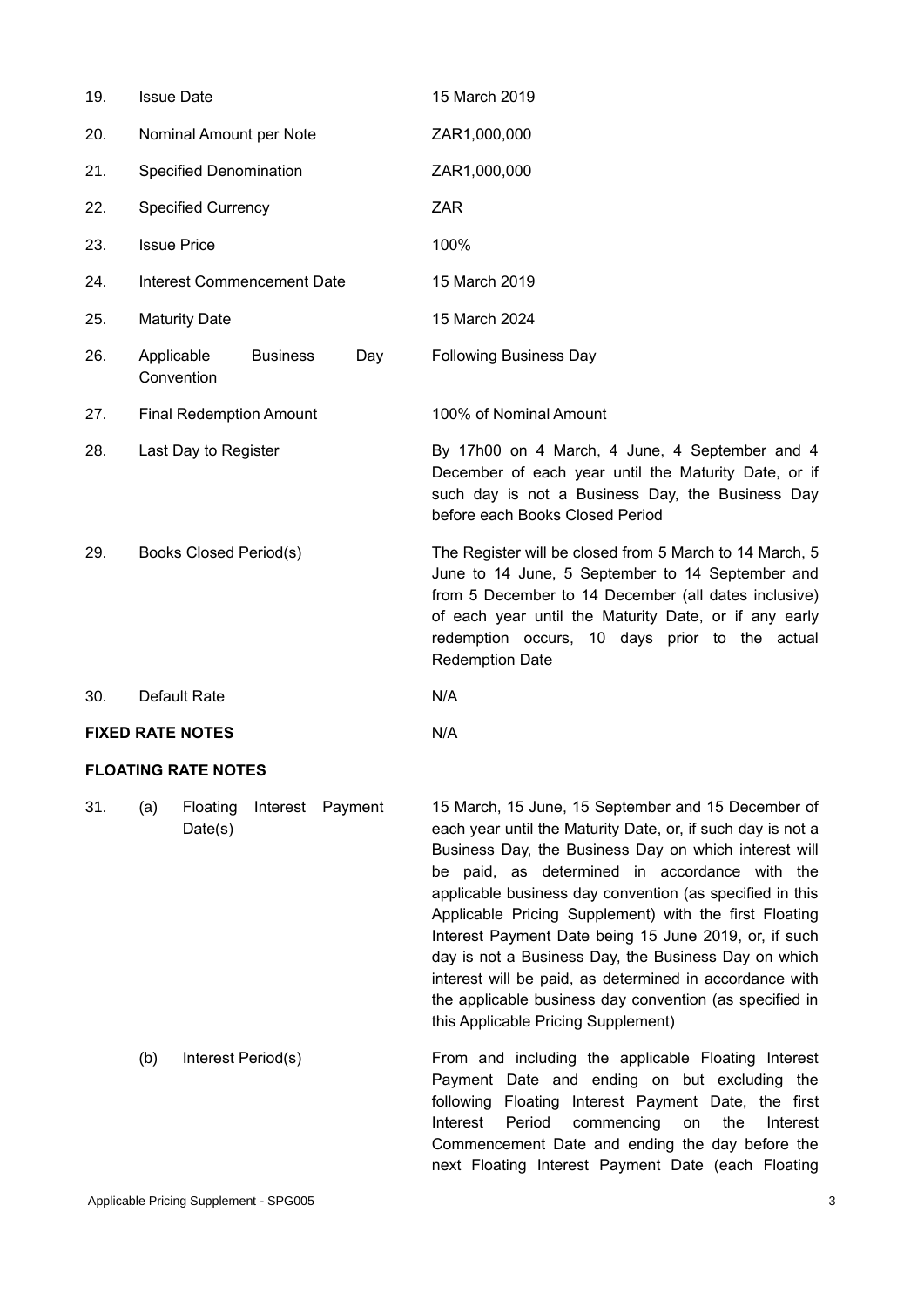Interest Payment Date as adjusted in accordance with the Applicable Business Day Convention, as specified in this Applicable Pricing Supplement)

|     | (c)                                                                                                                                                                                                                                      | Definition of Business Day (if<br>different from that set out in<br>Condition 1) (Interpretation)                                    | N/A                                                                                                                                                             |
|-----|------------------------------------------------------------------------------------------------------------------------------------------------------------------------------------------------------------------------------------------|--------------------------------------------------------------------------------------------------------------------------------------|-----------------------------------------------------------------------------------------------------------------------------------------------------------------|
|     | (d)                                                                                                                                                                                                                                      | Minimum Rate of Interest                                                                                                             | N/A                                                                                                                                                             |
|     | (e)                                                                                                                                                                                                                                      | Maximum Rate of Interest                                                                                                             | N/A                                                                                                                                                             |
|     | (f)                                                                                                                                                                                                                                      | Day Count Fraction                                                                                                                   | Actual/365                                                                                                                                                      |
|     | (g)                                                                                                                                                                                                                                      | Other terms relating to the<br>method<br>of<br>calculating<br>interest (e.g.: Day Count<br>Fraction,<br>rounding<br>up<br>provision) | N/A                                                                                                                                                             |
| 32. |                                                                                                                                                                                                                                          | Manner in which the Rate of<br>Interest is to be determined                                                                          | Screen<br>Rate Determination (Reference Rate plus<br>Margin)                                                                                                    |
| 33. | Margin                                                                                                                                                                                                                                   |                                                                                                                                      | 175 basis points per annum to be added to the<br>Reference Rate                                                                                                 |
| 34. |                                                                                                                                                                                                                                          | If ISDA Determination                                                                                                                | N/A                                                                                                                                                             |
| 35. |                                                                                                                                                                                                                                          | If Screen Rate Determination:                                                                                                        |                                                                                                                                                                 |
|     | (a)                                                                                                                                                                                                                                      | Reference Rate (including<br>relevant period by reference<br>to which the Rate of Interest<br>is to be calculated)                   | 3 month ZAR-JIBAR                                                                                                                                               |
|     | (b)                                                                                                                                                                                                                                      | Interest Rate Determination<br>Date(s)                                                                                               | 15 March, 15 June, 15 September and 15 December of<br>each year until the Maturity Date, with the first Interest<br>Rate Determination Date being 12 March 2019 |
|     | (c)                                                                                                                                                                                                                                      | Relevant Screen Page and<br><b>Reference Code</b>                                                                                    | ZAR-JIBAR-SAFEX                                                                                                                                                 |
| 36. | If Rate of Interest to be calculated<br><b>ISDA</b><br>otherwise<br>than<br>by<br>Determination<br>Screen<br>Rate<br>or<br>Determination,<br>for<br>insert<br>basis<br>determining<br>of<br>Rate<br>Interest/Margin/ Fallback provisions |                                                                                                                                      | N/A                                                                                                                                                             |
| 37. | interest                                                                                                                                                                                                                                 | Calculation Agent responsible for<br>calculating amount of principal and                                                             | <b>Super Group Limited</b>                                                                                                                                      |
|     |                                                                                                                                                                                                                                          | <b>ZERO COUPON NOTES</b>                                                                                                             | N/A                                                                                                                                                             |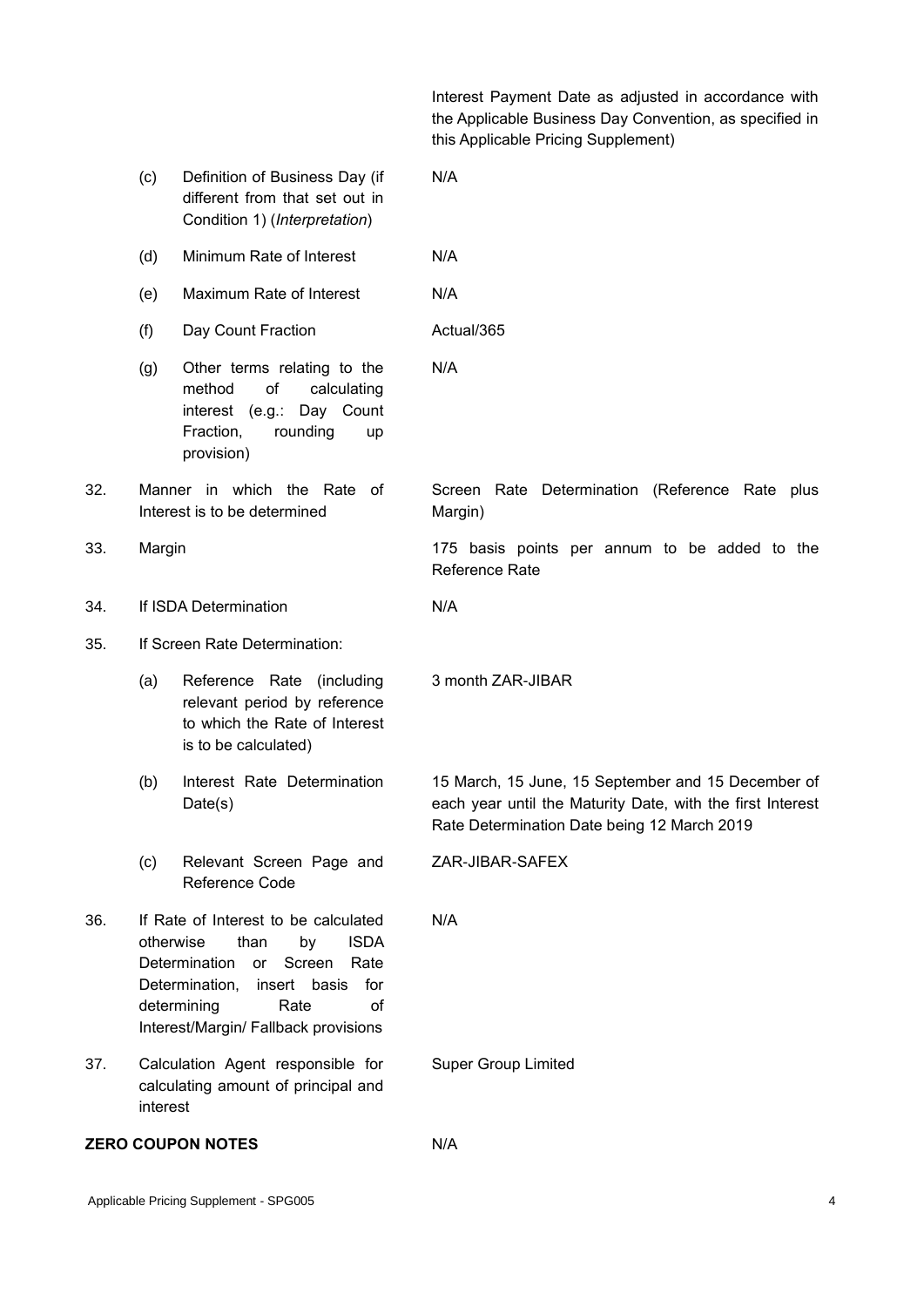| <b>PARTLY PAID NOTES</b>   | N/A |
|----------------------------|-----|
| <b>INSTALMENT NOTES</b>    | N/A |
| <b>MIXED RATE NOTES</b>    | N/A |
| <b>INDEX-LINKED NOTES</b>  | N/A |
| <b>DUAL CURRENCY NOTES</b> | N/A |
| <b>EXCHANGEABLE NOTES</b>  | N/A |
| <b>OTHER NOTES</b>         | N/A |
|                            |     |

## **PROVISIONS REGARDING REDEMPTION/MATURITY**

| 38. | Redemption at the option of the   | No. |
|-----|-----------------------------------|-----|
|     | Issuer pursuant to Condition 11.3 |     |
|     | (Redemption at the Option of the  |     |
|     | <i>Issuer</i> ):                  |     |

39. Redemption at the Option of the Senior Noteholders pursuant to Condition 11.4 (*Redemption at the Option of the Senior Noteholders*): No

40. Redemption in the event of a Change of Control at the election of Noteholders pursuant to Condition 11.5 (*Redemption in the event of a Change of Control*) or any other terms applicable to a Change of **Control** 

41. Early Redemption Amount(s) payable on redemption for taxation reasons or on Event of Default (if required).

## **GENERAL**

| 42. | <b>Financial Exchange</b>            | Interest Rate Market of the JSE Limited |
|-----|--------------------------------------|-----------------------------------------|
| 43. | Additional selling restrictions      | N/A                                     |
| 44. | ISIN No.                             | ZAG000157769                            |
| 45. | <b>Stock Code</b>                    | <b>SPG005</b>                           |
| 46. | Stabilising manager                  | N/A                                     |
| 47. | Provisions relating to stabilisation | N/A                                     |
| 48. | Method of distribution               | <b>Private Placement</b>                |

Yes

Yes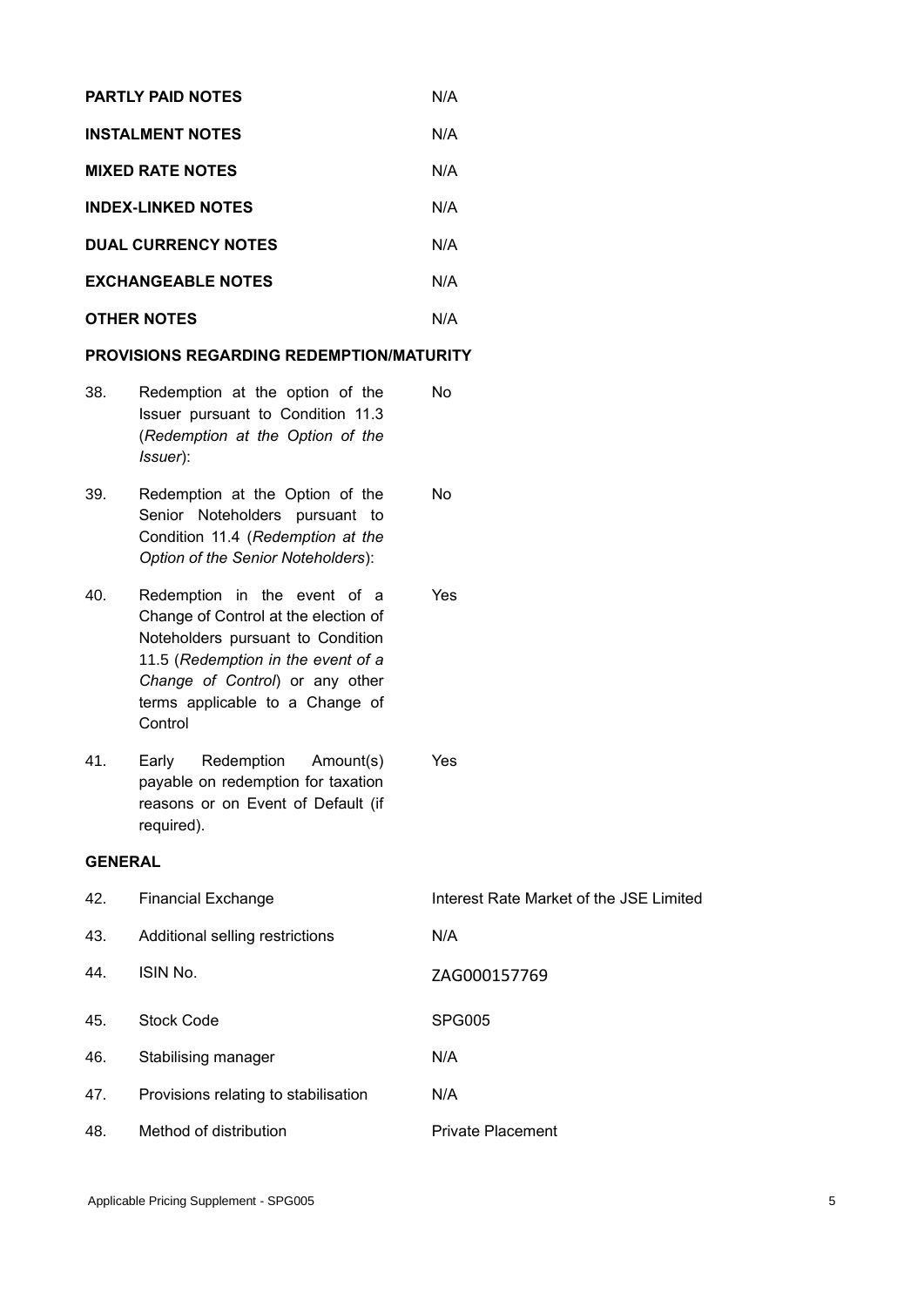| 49. | Credit Rating assigned to the<br><b>Issuer</b>                    | zaAAA long-term South Africa national scale credit<br>rating (affirmed on 21 November 2018 and will be<br>renewed annually) |
|-----|-------------------------------------------------------------------|-----------------------------------------------------------------------------------------------------------------------------|
| 50. | Applicable Rating Agency                                          | Standard & Poor's Ratings Services                                                                                          |
| 51. | Governing law (if the laws of South<br>Africa are not applicable) | N/A                                                                                                                         |

52. Other provisions N/A

## **DISCLOSURE REQUIREMENTS IN TERMS OF PARAGRAPH 3(5) OF THE COMMERCIAL PAPER REGULATIONS IN RELATION TO THIS ISSUE OF NOTES**

#### 53. Paragraph 3(5)(a)

The "*ultimate borrower*" (as defined in the Commercial Paper Regulations) is the Issuer.

#### 54. Paragraph 3(5)(b)

The Issuer is a going concern and can in all circumstances be reasonably expected to meet its commitments under the Notes.

55. Paragraph 3(5)(c)

The auditor of the Issuer is KPMG Incorporated.

#### 56. Paragraph 3(5)(d)

As at the date of this issue:

- (a) the Issuer has issued ZAR654,000,000, exclusive of this issue, Commercial Paper (as defined in the Commercial Paper Regulations); and
- (b) the Issuer estimates that it may issue ZAR500,000,000, exclusive of this issue, of Commercial Paper during the current financial year, ending 30 June 2019.

#### 57. Paragraph 3(5)(e)

All information that may reasonably be necessary to enable the investor to ascertain the nature of the financial and commercial risk of its investment in the Notes is contained in the Programme Memorandum and the Applicable Pricing Supplement.

#### 58. Paragraph 3(5)(f)

There has been no material adverse change in the Issuer's financial position since the date of its last audited financial statements.

### 59. Paragraph 3(5)(g)

The Notes issued will be listed.

#### 60. Paragraph 3(5)(h)

The funds to be raised through the issue of the Notes are to be used by the Issuer for its general corporate purposes.

61. Paragraph 3(5)(i)

The obligations of the Issuer in respect of the Notes are unsecured.

62. Paragraph 3(5)(j)

KPMG Inc., the statutory auditors of the Issuer, have confirmed that nothing has come to their attention to indicate that this issue of Notes issued under the Programme will not comply in all respects with the relevant provisions of the Commercial Paper Regulations.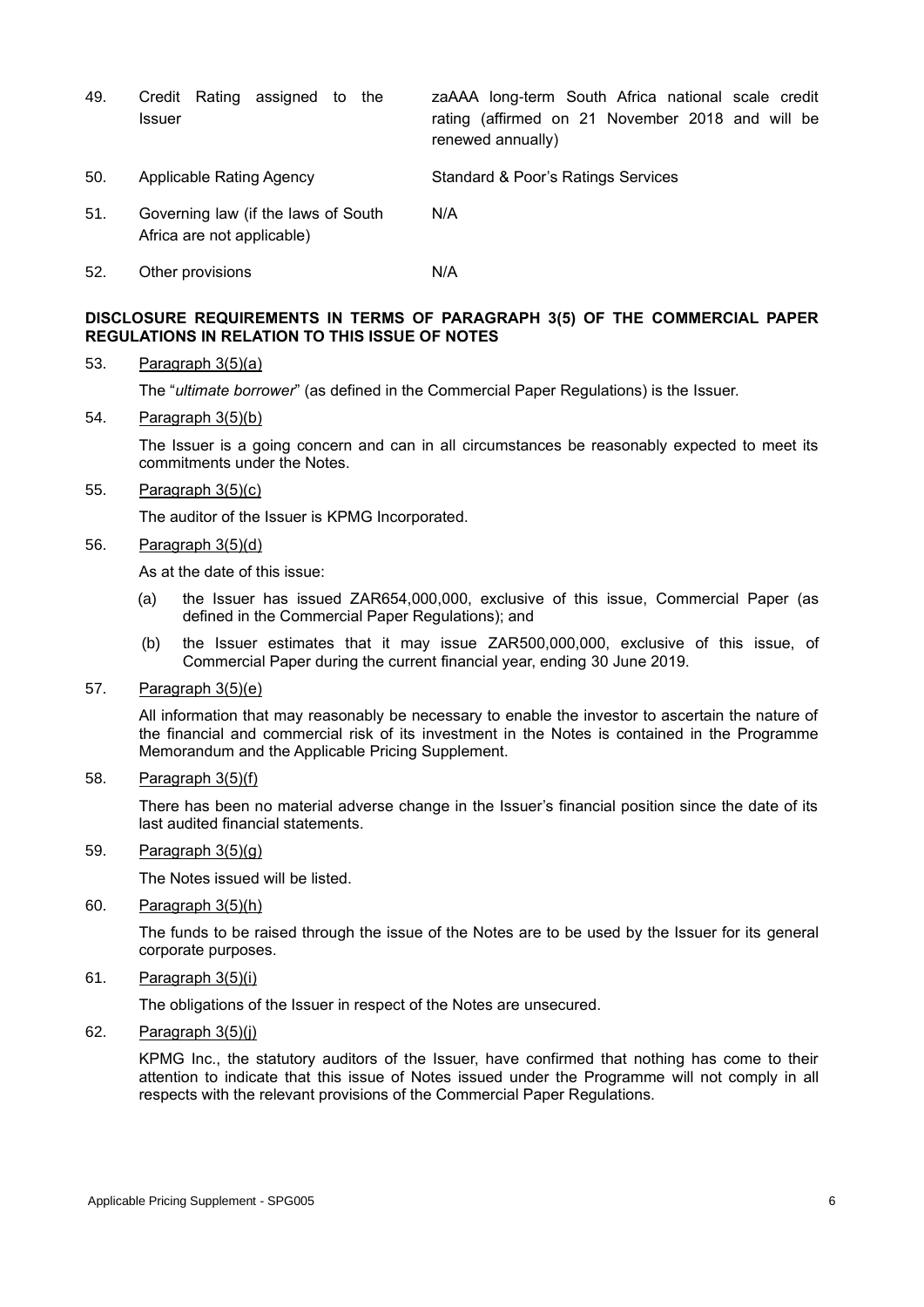## **Responsibility:**

The Issuer certifies that to the best of its knowledge and belief there are no facts that have been omitted from the Programme Memorandum or this Applicable Pricing Supplement which would make any statement false or misleading and that all reasonable enquiries to ascertain such facts have been made as well as that the Programme Memorandum together with this Applicable Pricing Supplement, contains all information required by law and the Debt Listings Requirements of the JSE. The Issuer accepts full responsibility for the accuracy of the information contained in the Programme Memorandum, the Applicable Pricing Supplement, the annual financial statements and the integrated reports of the Issuer and any amendments or supplements to the aforementioned documents, except as otherwise stated therein.

The JSE takes no responsibility for the contents of the Programme Memorandum read with this Applicable Pricing Supplement, the integrated reports, which include the annual financial statements of the Issuer, and any amendments or supplements to the aforementioned documents. The JSE makes no representation as to the accuracy or completeness of the Programme Memorandum read with this Applicable Pricing Supplement, the integrated reports, which include the annual financial statements of the Issuer and any amendments or supplements to the aforementioned documents and expressly disclaims any liability for any loss arising from or in reliance upon the whole or any part of the aforementioned documents. The JSE's approval of the registration of this Programme Memorandum and listing of the Notes is not to be taken in any way as an indication of the merits of the Issuer or of the Notes and that, to the extent permitted by law, the JSE will not be liable for any claim whatsoever.

As at the date of this Applicable Pricing Supplement, the Issuer confirms that the authorised Programme Amount of ZAR5,000,000,000 has not been exceeded.

Application was hereby made to list this issue of Notes on 15 March 2019.